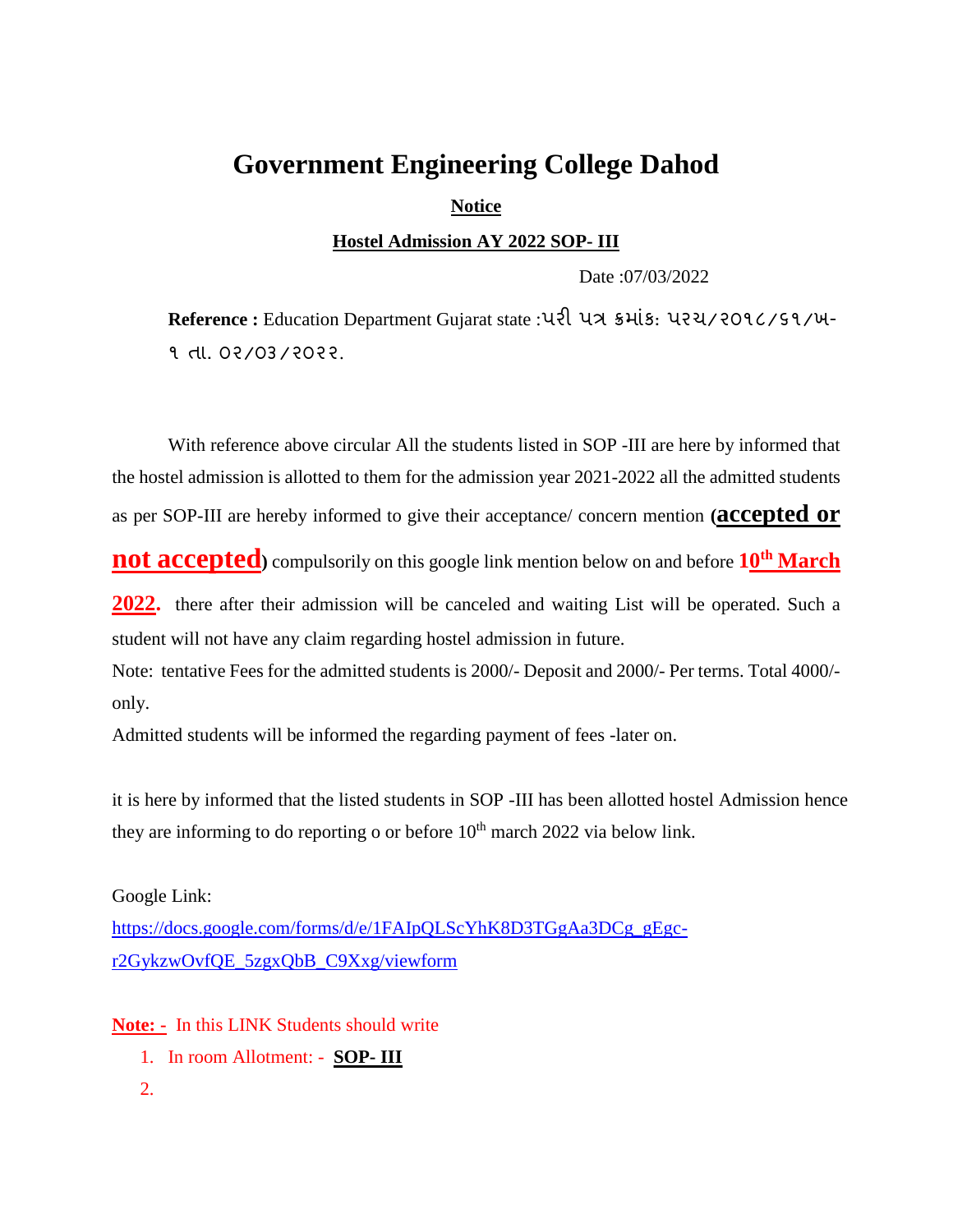- **a.** In name of Hostel: BE- 1 year and BE sem 3 D To D students should write **Ek Lavya Hostel.**
- b. In name of Hostel: BE- 3 Sem. Regular and BE Sem. 5 D to D students should write Dadhichi Hostel
- 3. Allotted seat number students should write **C**

## **By Order.**

## **HOSTEL ADMISSION LIST - 2022.**

## **BE - Fist Year (All Branch)**

| <b>EKLAVYA BOYS HOSTEL ADMISSION LIST (ROUND 1)</b>                                       |                 |                                                |                 |                                                                              |  |
|-------------------------------------------------------------------------------------------|-----------------|------------------------------------------------|-----------------|------------------------------------------------------------------------------|--|
| BE FIRST YEAR ADMITTED STUDENTS ELLIGIBLE FOR ADMISSION AS PER SOP III<br>(YEAR: 2021-22) |                 |                                                |                 |                                                                              |  |
| <b>SR</b><br>NO                                                                           | <b>MERIT NO</b> | <b>NAME OF STUDENT</b>                         | <b>BRANCH</b>   | <b>ALLOTED ROOM NO</b>                                                       |  |
| 1                                                                                         | 1015224         | <b>SHIVANSH PRAVIN</b><br><b>SHUKLA</b>        | <b>CIVIL</b>    | ROOM WILL BE ALLOTED LATER ON<br>WITH RELAXATION IN SOP<br><b>GUIDELINES</b> |  |
| $\overline{2}$                                                                            | 1015437         | PATELIYA NILESHKUMAR<br><b>RAJJANSINH</b>      | <b>CIVIL</b>    | ROOM WILL BE ALLOTED LATER ON<br>WITH RELAXATION IN SOP<br><b>GUIDELINES</b> |  |
| 3                                                                                         | 1019298         | <b>BHURIYA AJAYKUMAR</b><br><b>GULABBHAI</b>   | <b>CIVIL</b>    | ROOM WILL BE ALLOTED LATER ON<br>WITH RELAXATION IN SOP<br><b>GUIDELINES</b> |  |
| 4                                                                                         | 1021354         | <b>NERPAGARE</b><br>YASHKUMAR VIJAY            | <b>CIVIL</b>    | ROOM WILL BE ALLOTED LATER ON<br>WITH RELAXATION IN SOP<br><b>GUIDELINES</b> |  |
| 5                                                                                         | 1024326         | CHUNAWALA SAMOIL<br><b>MUSTUFA</b>             | <b>CIVIL</b>    | ROOM WILL BE ALLOTED LATER ON<br>WITH RELAXATION IN SOP<br><b>GUIDELINES</b> |  |
| 6                                                                                         | 14010           | <b>RAVAL MADHAV</b><br><b>BHASKARBHAI</b>      | <b>COMPUTER</b> | ROOM WILL BE ALLOTED LATER ON<br>WITH RELAXATION IN SOP<br><b>GUIDELINES</b> |  |
| 7                                                                                         | 14273           | VANDARVALA HARDIK<br><b>HARIBHAI</b>           | <b>COMPUTER</b> | ROOM WILL BE ALLOTED LATER ON<br>WITH RELAXATION IN SOP<br><b>GUIDELINES</b> |  |
| 8                                                                                         | 14384           | <b>VAGHELA DHIRAJ</b><br><b>MANJIBHAI</b>      | <b>COMPUTER</b> | ROOM WILL BE ALLOTED LATER ON<br>WITH RELAXATION IN SOP<br><b>GUIDELINES</b> |  |
| 9                                                                                         | 14397           | <b>DUMANIYA ABHISHEK</b><br><b>MAHESHKUMAR</b> | <b>COMPUTER</b> | ROOM WILL BE ALLOTED LATER ON<br>WITH RELAXATION IN SOP<br><b>GUIDELINES</b> |  |
| 10                                                                                        | 15133           | PRAJAPATI NIRAVKUMAR<br><b>MAHESHBHAI</b>      | <b>COMPUTER</b> | ROOM WILL BE ALLOTED LATER ON<br>WITH RELAXATION IN SOP<br><b>GUIDELINES</b> |  |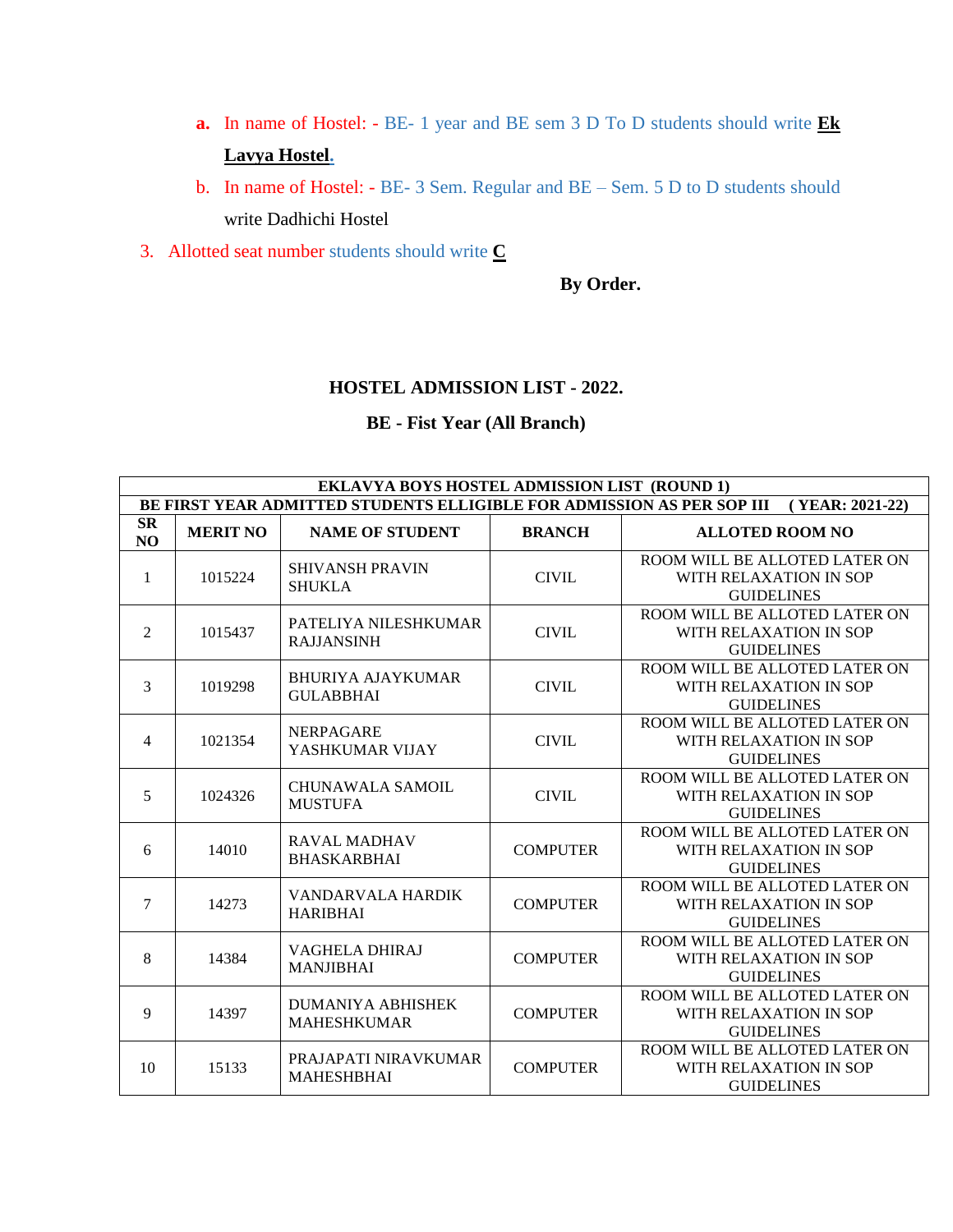|    |         |                         |                   | ROOM WILL BE ALLOTED LATER ON |
|----|---------|-------------------------|-------------------|-------------------------------|
| 11 | 15141   | PARMAR VIJAY            | <b>COMPUTER</b>   | WITH RELAXATION IN SOP        |
|    |         | <b>GOPALBHAI</b>        |                   | <b>GUIDELINES</b>             |
|    |         | <b>MANSURI</b>          |                   | ROOM WILL BE ALLOTED LATER ON |
| 12 | 15155   | <b>MAHAMMADANIS</b>     | <b>COMPUTER</b>   | WITH RELAXATION IN SOP        |
|    |         | <b>IKBALBHAI</b>        |                   | <b>GUIDELINES</b>             |
|    |         |                         |                   | ROOM WILL BE ALLOTED LATER ON |
| 13 | 15219   | <b>SARVAIYA ANIKET</b>  | <b>COMPUTER</b>   | WITH RELAXATION IN SOP        |
|    |         | <b>ARVINDBHAI</b>       |                   | <b>GUIDELINES</b>             |
|    |         |                         |                   | ROOM WILL BE ALLOTED LATER ON |
| 14 | 22112   | SOLANKI RUSHIKUMAR      | <b>COMPUTER</b>   | WITH RELAXATION IN SOP        |
|    |         | <b>SATISHBHAI</b>       |                   | <b>GUIDELINES</b>             |
|    |         |                         |                   | ROOM WILL BE ALLOTED LATER ON |
|    | 24520   | PARMAR RISHI            | <b>COMPUTER</b>   | WITH RELAXATION IN SOP        |
| 15 |         | <b>KANUBHAI</b>         |                   |                               |
|    |         |                         |                   | <b>GUIDELINES</b>             |
|    |         | <b>THORAT</b>           |                   | ROOM WILL BE ALLOTED LATER ON |
| 16 | 27968   | <b>BHUVNESHWARKUMAR</b> | <b>COMPUTER</b>   | WITH RELAXATION IN SOP        |
|    |         | <b>RAMESHBHAI</b>       |                   | <b>GUIDELINES</b>             |
|    |         | <b>PARTH</b>            |                   | ROOM WILL BE ALLOTED LATER ON |
| 17 | 33125   | DAXESHCHANDRA TADVI     | <b>COMPUTER</b>   | WITH RELAXATION IN SOP        |
|    |         |                         |                   | <b>GUIDELINES</b>             |
|    |         |                         |                   | ROOM WILL BE ALLOTED LATER ON |
| 18 | 33311   | RATHVA JAY RAJENDRA     | <b>COMPUTER</b>   | WITH RELAXATION IN SOP        |
|    |         |                         |                   | <b>GUIDELINES</b>             |
|    |         |                         |                   | ROOM WILL BE ALLOTED LATER ON |
| 19 | 1002171 | <b>AMIT YADAV</b>       | <b>COMPUTER</b>   | WITH RELAXATION IN SOP        |
|    |         |                         |                   | <b>GUIDELINES</b>             |
|    |         |                         |                   | ROOM WILL BE ALLOTED LATER ON |
| 20 | 1002829 | <b>HARSHAVARDHAN</b>    | <b>COMPUTER</b>   | WITH RELAXATION IN SOP        |
|    |         | YESHWANT SATHE          |                   | <b>GUIDELINES</b>             |
|    |         |                         |                   | ROOM WILL BE ALLOTED LATER ON |
| 21 | 1003268 | <b>CHAUDHARY ADITYA</b> | <b>COMPUTER</b>   | WITH RELAXATION IN SOP        |
|    |         | <b>MANIKANT</b>         |                   | <b>GUIDELINES</b>             |
|    |         |                         |                   | ROOM WILL BE ALLOTED LATER ON |
| 22 | 1016577 | PATIL PAVAN YUVRAJ      | <b>ELECTRICAL</b> | WITH RELAXATION IN SOP        |
|    |         |                         |                   | <b>GUIDELINES</b>             |
|    |         |                         |                   | ROOM WILL BE ALLOTED LATER ON |
| 23 | 1016936 | PRAVIN KUSHWAHA         | <b>ELECTRICAL</b> | WITH RELAXATION IN SOP        |
|    |         |                         |                   | <b>GUIDELINES</b>             |
|    |         | <b>PARMAR</b>           |                   | ROOM WILL BE ALLOTED LATER ON |
| 24 | 1018356 | <b>PARTHIVKUMAR</b>     | <b>ELECTRICAL</b> | WITH RELAXATION IN SOP        |
|    |         | <b>RAMSINH</b>          |                   | <b>GUIDELINES</b>             |
|    |         |                         |                   |                               |
|    |         |                         |                   | ROOM WILL BE ALLOTED LATER ON |
| 25 | 1020082 | PATEL SHREY BIPINBHAI   | <b>ELECTRICAL</b> | WITH RELAXATION IN SOP        |
|    |         |                         |                   | <b>GUIDELINES</b>             |
|    |         | <b>AHIRE ISHWAR</b>     |                   | ROOM WILL BE ALLOTED LATER ON |
| 26 | 1022350 | <b>CHUDAMAN</b>         | <b>ELECTRICAL</b> | WITH RELAXATION IN SOP        |
|    |         |                         |                   | <b>GUIDELINES</b>             |

| <b>EKLAVYA BOYS HOSTEL ADMISSION LIST(ROUND 1)</b>                      |                 |                        |               |                 |  |
|-------------------------------------------------------------------------|-----------------|------------------------|---------------|-----------------|--|
| BE SEM III D2D ADMITTED STUDENTS ELLIGIBLE FOR ADMISSION AS PER SOP III |                 |                        |               |                 |  |
| (YEAR: 2021-22)                                                         |                 |                        |               |                 |  |
| $\mathbf{SR}$<br>N <sub>O</sub>                                         | <b>MERIT NO</b> | <b>NAME OF STUDENT</b> | <b>BRANCH</b> | ALLOTED ROOM NO |  |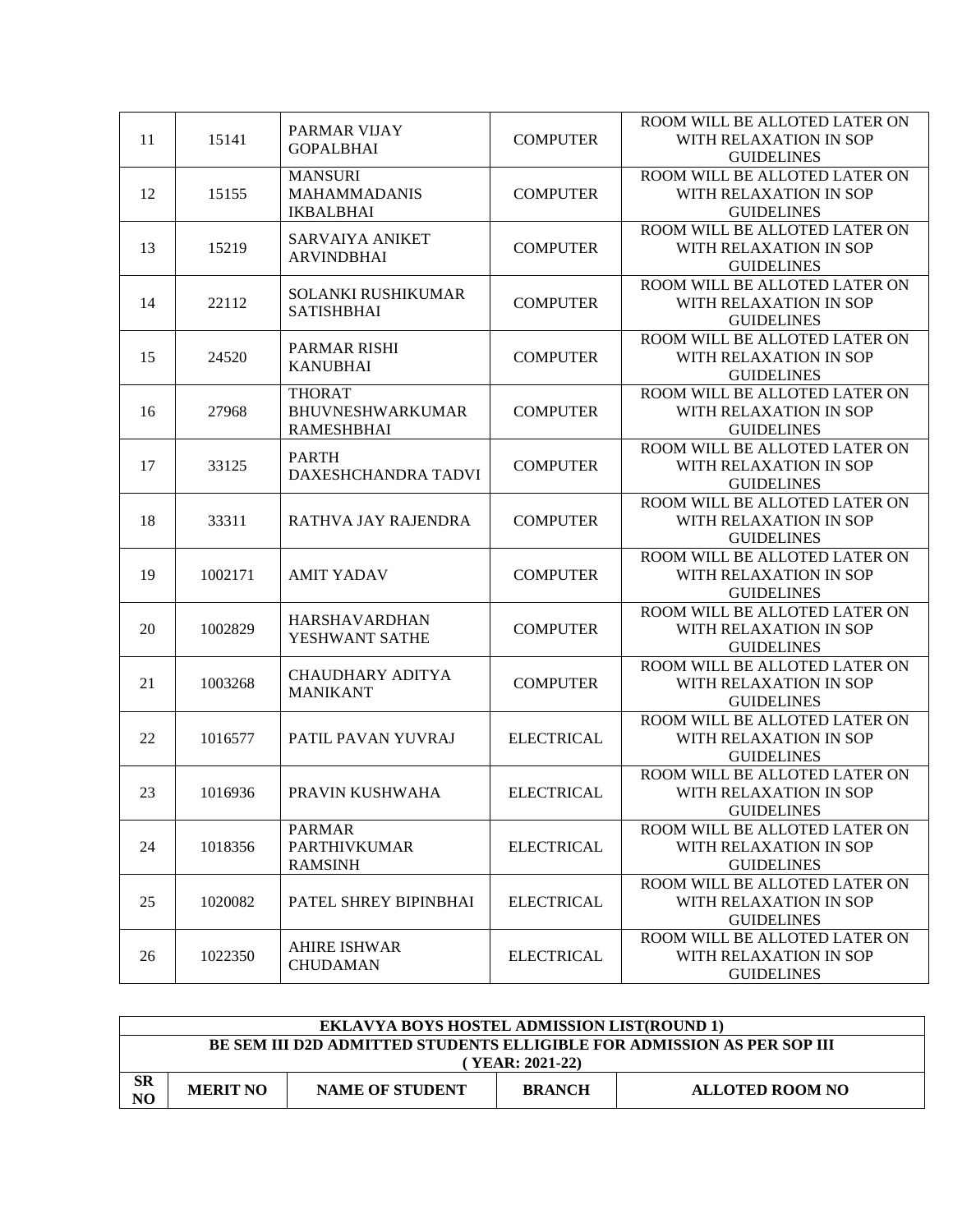|                |          |                                              |                   | ROOM WILL BE ALLOTED LATER ON |
|----------------|----------|----------------------------------------------|-------------------|-------------------------------|
| $\mathbf{1}$   | 1107207  | DAMOR AKSHAYBHAI<br><b>SHANKARBHAI</b>       | <b>CIVIL</b>      | WITH RELAXATION IN SOP        |
|                |          |                                              |                   | <b>GUIDELINES</b>             |
|                |          |                                              |                   | ROOM WILL BE ALLOTED LATER ON |
| $\overline{2}$ | 1107359  | <b>BARIYA JATINKUMAR</b>                     | <b>CIVIL</b>      | WITH RELAXATION IN SOP        |
|                |          | <b>JAGDISHCHANDRA</b>                        |                   | <b>GUIDELINES</b>             |
|                |          |                                              |                   | ROOM WILL BE ALLOTED LATER ON |
| 3              | 1107576  | <b>BARIA HIRENKUMAR</b><br><b>MAHESHBHAI</b> | <b>CIVIL</b>      | WITH RELAXATION IN SOP        |
|                |          |                                              |                   | <b>GUIDELINES</b>             |
|                |          |                                              |                   | ROOM WILL BE ALLOTED LATER ON |
| $\overline{4}$ | 1109403  | PRAJAPATI ROHIT                              | <b>CIVIL</b>      | WITH RELAXATION IN SOP        |
|                |          | <b>RAJUBHAI</b>                              |                   | <b>GUIDELINES</b>             |
|                |          |                                              |                   | ROOM WILL BE ALLOTED LATER ON |
| 5              | 99999999 | PAVAR VISHALKUMAR                            | <b>CIVIL</b>      | WITH RELAXATION IN SOP        |
|                |          | <b>ISHWARBHAI</b>                            |                   | <b>GUIDELINES</b>             |
|                |          |                                              |                   | ROOM WILL BE ALLOTED LATER ON |
| 6              | 1105709  | SAVALIYA AJAYKUMAR<br><b>KANUBHAI</b>        | <b>ELECTRICAL</b> | WITH RELAXATION IN SOP        |
|                |          |                                              |                   | <b>GUIDELINES</b>             |
|                | 1106127  | <b>SHUBHAM</b><br>HITESHKUMAR SONI           | <b>ELECTRICAL</b> | ROOM WILL BE ALLOTED LATER ON |
| $\overline{7}$ |          |                                              |                   | WITH RELAXATION IN SOP        |
|                |          |                                              |                   | <b>GUIDELINES</b>             |
|                | 1106396  | <b>BHAGAT BIRJUBHAI</b><br><b>KISHORLAL</b>  | <b>ELECTRICAL</b> | ROOM WILL BE ALLOTED LATER ON |
| 8              |          |                                              |                   | WITH RELAXATION IN SOP        |
|                |          |                                              |                   | <b>GUIDELINES</b>             |
|                | 1106552  | <b>CHAUHAN RAHUL</b><br><b>VINODBHAI</b>     | <b>ELECTRICAL</b> | ROOM WILL BE ALLOTED LATER ON |
| 9              |          |                                              |                   | WITH RELAXATION IN SOP        |
|                |          |                                              |                   | <b>GUIDELINES</b>             |
|                |          |                                              |                   | ROOM WILL BE ALLOTED LATER ON |
| 10             | 1108260  | <b>TAILOR RAHUL</b>                          | <b>ELECTRICAL</b> | WITH RELAXATION IN SOP        |
|                |          | <b>NILESHKUMAR</b>                           |                   | <b>GUIDELINES</b>             |
|                |          | <b>PATHAN</b>                                |                   | ROOM WILL BE ALLOTED LATER ON |
| 11             | 1106620  | MAHAMMADJUNEDKHAN                            | <b>MECHANICAL</b> | WITH RELAXATION IN SOP        |
|                |          | <b>ATAULLAKHAN</b>                           |                   | <b>GUIDELINES</b>             |
|                |          | <b>SHAIKH</b>                                |                   | ROOM WILL BE ALLOTED LATER ON |
| 12             | 1106717  | <b>MOHAMMEDZAID</b>                          | <b>MECHANICAL</b> | WITH RELAXATION IN SOP        |
|                |          | <b>AARIFBHAI</b>                             |                   | <b>GUIDELINES</b>             |
|                |          | <b>PRAJAPATI</b>                             |                   | ROOM WILL BE ALLOTED LATER ON |
| 13             | 1108194  | <b>NIMESHKUMAR</b>                           | <b>MECHANICAL</b> | WITH RELAXATION IN SOP        |
|                |          | <b>VISHNUBHAI</b>                            |                   | <b>GUIDELINES</b>             |
|                | 1108269  | <b>KARTIK BAISANE</b>                        | <b>MECHANICAL</b> | ROOM WILL BE ALLOTED LATER ON |
| 14             |          |                                              |                   | WITH RELAXATION IN SOP        |
|                |          |                                              |                   | <b>GUIDELINES</b>             |

|                                                                                       | <b>DADHICHI Boys Hostel Admission List (Round-1)</b> |                        |               |                                                                              |  |  |
|---------------------------------------------------------------------------------------|------------------------------------------------------|------------------------|---------------|------------------------------------------------------------------------------|--|--|
| BE SEM III ADMITTED STUDENTS ELLIGIBLE FOR ADMISSION AS PER SOP III<br>YEAR: 2021-22) |                                                      |                        |               |                                                                              |  |  |
| Sr<br>No.                                                                             | <b>Merit</b><br>Rank                                 | <b>Name of Student</b> | <b>Branch</b> | <b>Alloted Room No.</b>                                                      |  |  |
|                                                                                       | $7.23 - SC$ 1                                        | AKSHAY KUMAR           | CIVIL.        | ROOM WILL BE ALLOTED LATER ON<br>WITH RELAXATION IN SOP<br><b>GUIDELINES</b> |  |  |